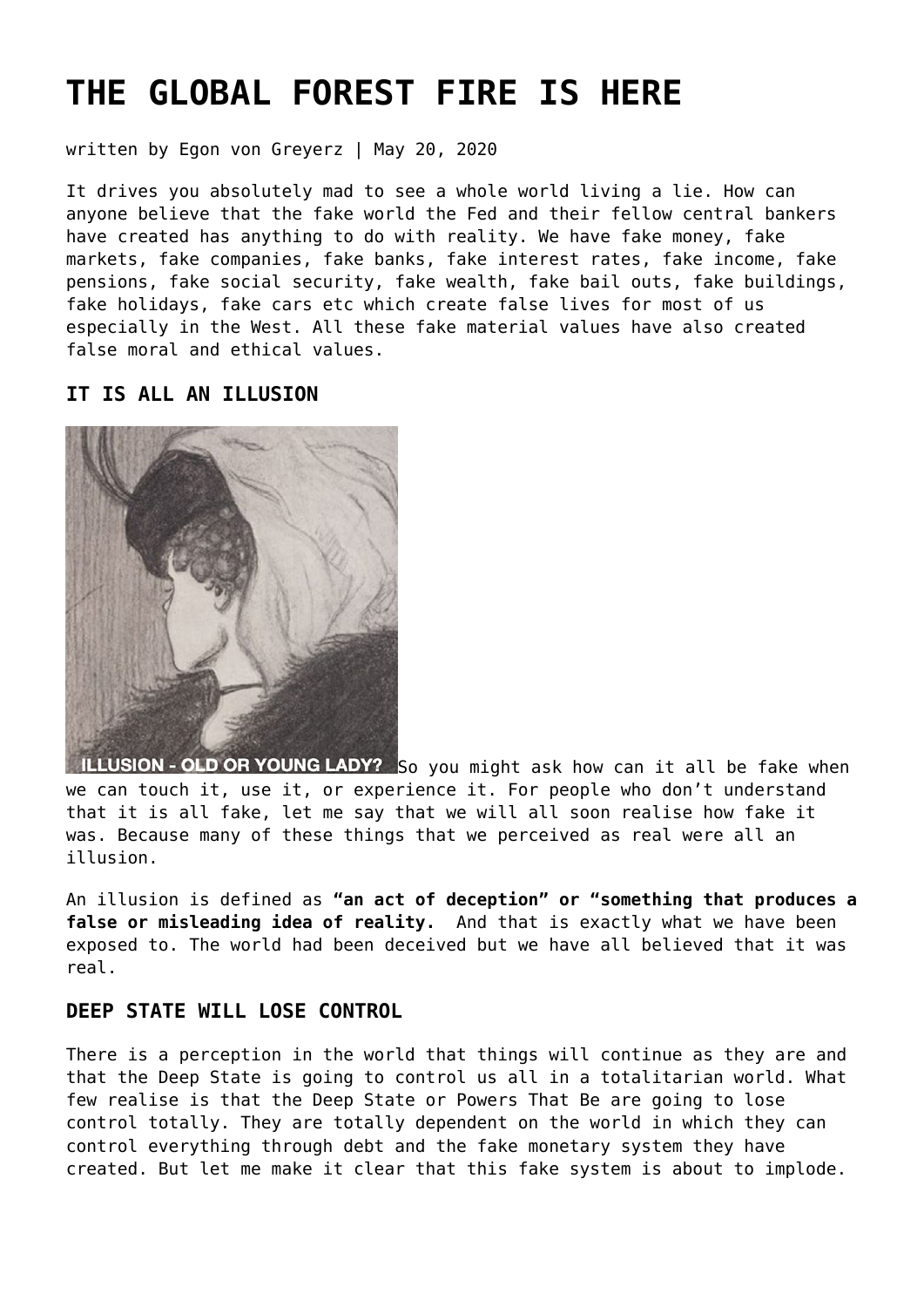# **\$QUADRILLIONS WILL GO UP IN SMOKE**



Before the crisis which has just started is over, global debt, derivatives and unfunded liabilities (medicare, pensions) will virtually all disappear. We are looking at sums in the quadrillions of dollars. How much depends on how much extra debt is created before it all implodes. As the debt goes to zero, most of the assets that were financed by the debt will also lose 90-100% of their real value. This is when the world will discover that all these things we thought had a real worth are actually worthless.

**In this scenario, the ones in control of the money will have lost their power since the printing press has stopped functioning, and money has died.** Also, after the collapse of the present monetary system, leverage will disappear and any financial institution will only lend what they have in actual deposits as was the case when banking started 4000 years ago.

This dystopian system is difficult for most of us to imagine since it would lead to a very different world. It is possible that instead of the whole system coming down in one fell swoop that it happens in stages over an extended period. But I fear that things could go very quickly. What is clear is that the world is now starting a secular decline that's never been seen before and this on a global basis. The first stage of this decline has now begun and will be totally devastating for the world. However incredible this scenario appears, it is the only possible outcome.

## **NOTHING WILL BE THE SAME**

The falsity of the current system will soon become apparent. Let's take some obvious examples of what this false or misleading idea of reality means.

- 1. **Jobs** the unemployment rates we are now seeing of 15-39% depending on how you measure, will become permanent. Many employed and self-employed will not get their job back. The government has no money to pay these people. Printed money is an illusion and has zero value. Take the UK where now 50% of the adults are being paid by the government in subsidies, unemployment benefits, state employees, and state pensioners. That situation can of course never last. **Paying non-productive people with worthless money does not create a sustainable society.**
- 2. **Pensions** Pension funds will not survive. They have three principal asset classes – Stocks, Bonds, and Property. All three will lose most of their value in real terms. All unfunded pension schemes will remain unfunded since there will be no money to pay the pensioners.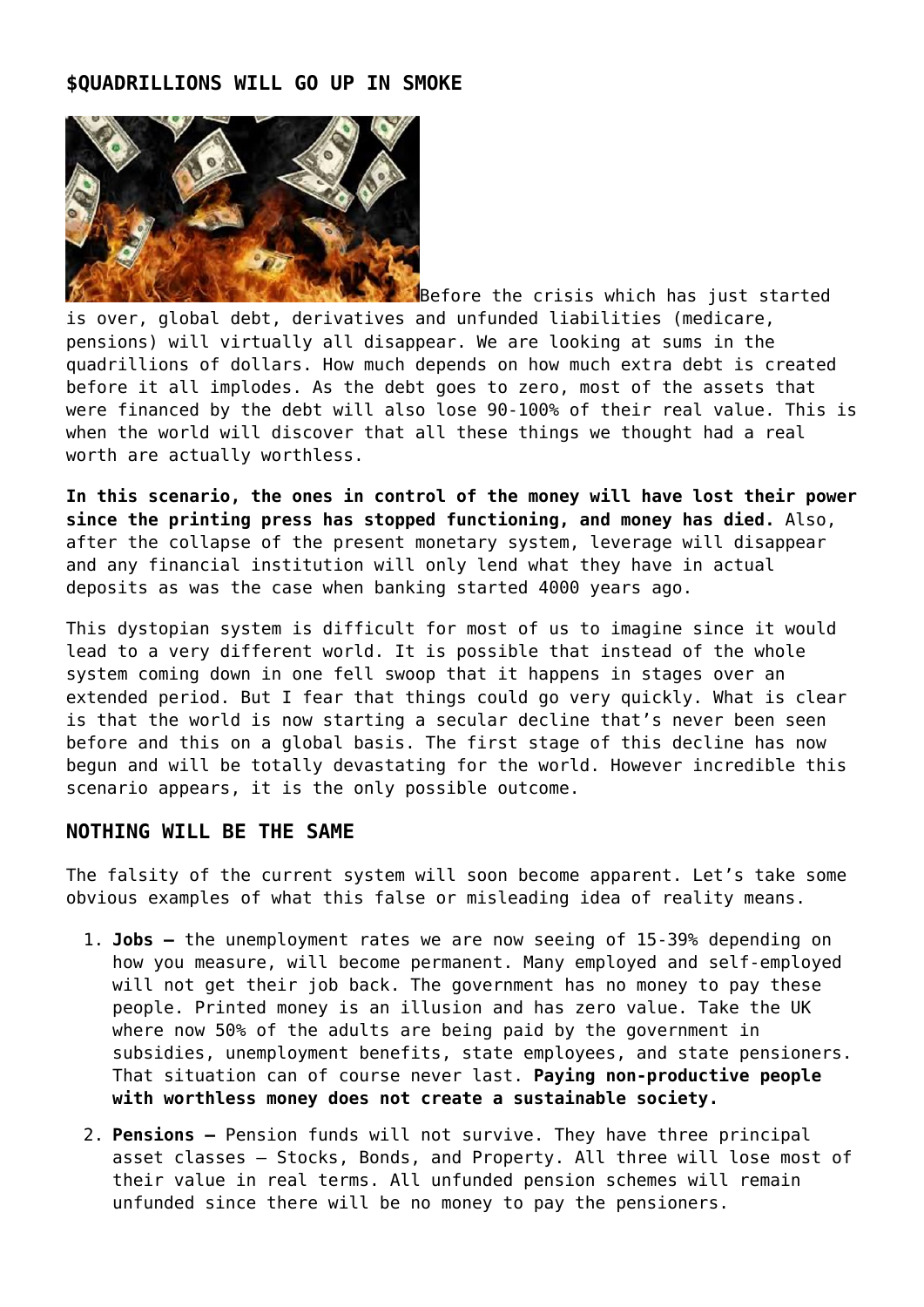- 3. **Airlines** Many airlines will go under. Any remaining ones will be extremely costly to operate leading to fares increasing substantially. Fewer people will fly due to high costs. Business travel will go down significantly both for cost reasons and because people have recently discovered that meetings and conferences can be conducted on Zoom or Skype.
- 4. **Hotels, Tourism** Tourism will decline dramatically due to high unemployment and high costs. Mass tourism will totally die. The conference business which is a vital income for hotels will also dwindle. Much of it will become Video conferencing. Most of the luxury hotel market will die.
- 5. **Offices** Big offices in city centres will disappear. The world has discovered, during the Corona quarantine, that working from home is extremely efficient and convenient. It is also better for family life. Big offices will disappear, instead there will be small offices which don't have to be in city centres. So there will be less commuting, less pollution and a better quality of life.
- 6. **Big Cities** The need for big cities will diminish dramatically. As people work from home or small regional offices, big cities will shrink and many will become ghost towns. Retail in big cities will die.
- 7. **Big Companies** Many will be broken up. Globalism with big dominant global businesses will disappear. Countries will become more selfsufficient with most production becoming domestic.
- 8. **Banking & Finance** Most big banks will disappear as the financial system implodes. Without massive debt, derivatives and leverage, banks will go back to where they started – financing trade, commerce, and industry. There will be no investment banks or proprietary trading. Central banks will disappear or have a very much diminished role. There will be virtually no money printing. There will be no manipulation of money or interest rates. Market swings will be based on supply and demand and not central bank interference. I do realise that some of this sounds like wishful thinking. But it is a natural reaction to the current false and diseased financial system.
- 9. **Hedge Funds & Private Equity** These firms will disappear as they are totally dependent on massive leverage and debt. They have no place in a system based on sound money. Most hedge funds will go under in the coming collapse as counterparties fail and derivatives become worthless. Private equity has destroyed many good companies by lumbering them with heavy debt and taking all the equity out.

The list above could be much longer but this is just a taste of all the changes that will take place over the next few years and decades. It will clearly be a gradual process but the first stages could happen quickly if a major part of the financial system doesn't survive the imminent shocks.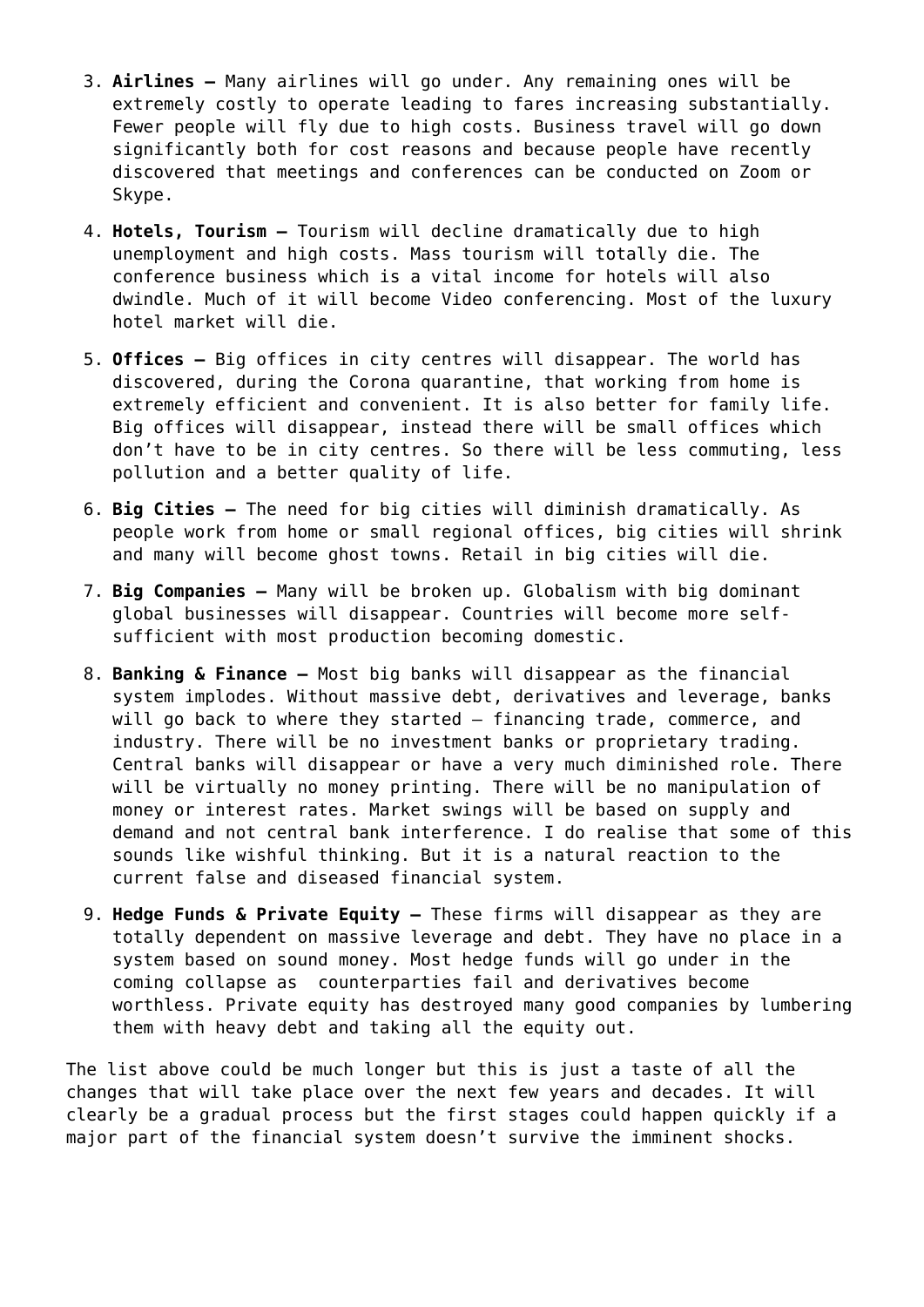#### **THE WORLD NEEDS A FOREST FIRE**



**The transition from a world based on the golden calf and false values will be devastating. But there is no other way to end an era based on fake money and fallacious premises. The world could never continue to grow and prosper with a mountain of debt and liabilities that can never be repaid or even serviced. We need a proper forest fire that burns it all down to the ground and prepares the way for a sounder world with new green shoots.**

Going from a sick system to a soundly based system will clearly involve a lot of suffering. But this is the punishment that the world must go through. Many will suffer and many will die prematurely as a result of poverty, famine, disease, and wars. The scale of this devastation will be multiples of the Coronavirus.

### **THIS TOO SHALL PASS**

The world economy has always gone in cycles. **If the laws of nature and supply and demand were allowed to determine the length and amplitude of the cycles, they wouldn't reach the extremes we are now experiencing. But when mankind interferes in the shape of governments and central banks, these cycles reach extremes which can have disastrous consequences as the world will soon encounter.**

But remember that "**This too shall pass"** and when the world comes out on the other side, it will be a better world. Many things will improve, like family values as well as moral and ethical values. A close group of family and friends will be essential during the coming hard times. And remember that so many things in life are free like friendship, discussions, nature, music, and books. Buying gadgets and traveling to the other side of the world only give us ephemeral joy.

#### **MARKETS**

#### **Stocks**

Stocks will soon give the world another shock. We saw the all time bubble top in the Dow on February  $12^{th}$ , followed by a 38% fall of over  $11,000$  points. The investment world is assuming we will have a V or U recovery. Sadly, it will be neither. Instead another major fall is around the corner. It is likely to be greater than the first one before it pauses. What is clear is that **stocks, like the economy, have started a secular downtrend which will be devastating. The fall will not stop until stocks are down more than 95% in real terms.**